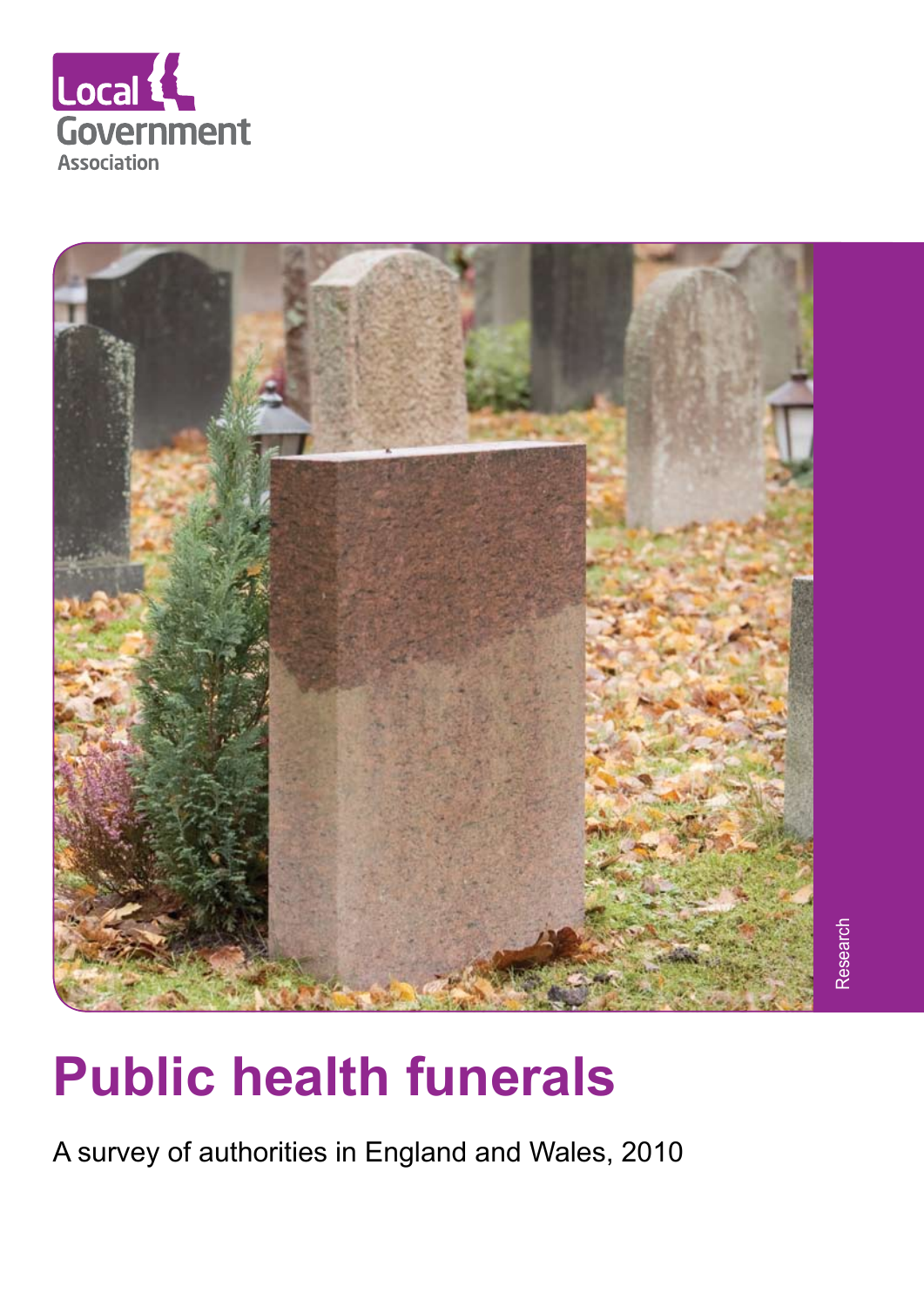# <span id="page-1-0"></span>**Contents**

| Number of cases where family or friends have refused to make arrangements for   |  |
|---------------------------------------------------------------------------------|--|
|                                                                                 |  |
|                                                                                 |  |
|                                                                                 |  |
|                                                                                 |  |
|                                                                                 |  |
|                                                                                 |  |
|                                                                                 |  |
|                                                                                 |  |
|                                                                                 |  |
|                                                                                 |  |
|                                                                                 |  |
|                                                                                 |  |
|                                                                                 |  |
|                                                                                 |  |
| Table 5 Reason for increase in number of public health funerals10               |  |
|                                                                                 |  |
|                                                                                 |  |
| Table 8 Average total cost of public health funerals by type of authority13     |  |
| Table 9 Estimated total number of public health funerals in England and Wales14 |  |
| Table 10 Estimated total cost of public health funerals in England and Wales14  |  |
|                                                                                 |  |
|                                                                                 |  |
| Table 12 Recovery of costs of PCT financed public health funerals  15           |  |
|                                                                                 |  |
| Table 14 Grossed estimates of total number of public health funerals 16         |  |

| Figure 4 Mean and median average number of refusals by family and friends to finance |  |
|--------------------------------------------------------------------------------------|--|
|                                                                                      |  |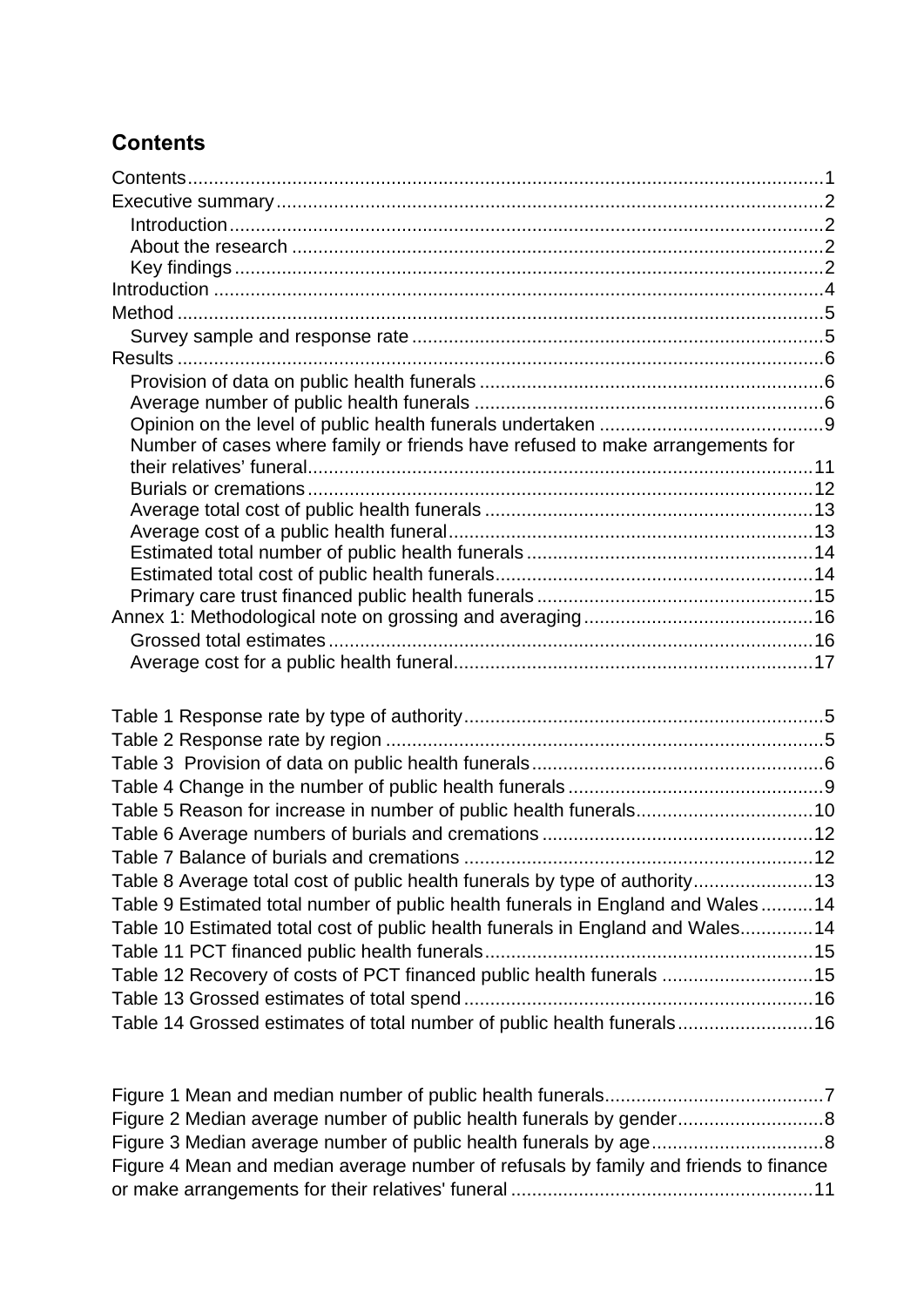# <span id="page-2-0"></span>**Executive summary**

#### <span id="page-2-1"></span>**Introduction**

The research team of the Local Government Association conducted this survey on public health funerals undertaken by local authorities in England and Wales.

#### <span id="page-2-2"></span>**About the research**

The research was conducted between May and June 2010. An electronic invitation was sent to a list of 348 Heads of Environmental Health in England and Wales. When the survey closed, responses had been received from 208 or 60 per cent of the sample it was sent to. Data was collected on the number of public health funerals undertaken for the financial years 2007/08 to 2008/09 and 2009/10.

#### <span id="page-2-3"></span>**Key findings**

- The number of public health funerals held by local authorities has remained broadly consistent across the last three financial years (2007/8 to 2009/10) with, on average, 12 funerals happening per year in English single tier authorities (that is, London boroughs, metropolitan and unitary councils) and three in districts and Welsh authorities. There was great variation in the number of funerals conducted, particularly within English single tier authorities, with five authorities conducting between 57 and 258 funerals.
- The majority of those funerals are for men with, on average, a proportion of three male public health funerals to one female public health funeral.
- Funerals for over 65s accounted for over half of all public health funerals.
- Nearly half of respondents (46 per cent) thought the number of public health funerals conducted by their authority had stayed the same over the last three years. Two fifths (40 per cent) thought there had been some increase, the top three reasons being "higher numbers of people dying with family and friends *unwilling* to contribute to the costs of the funeral" (59 per cent of respondents); "higher numbers of people dying with family or friends *unable* to contribute to the costs of a funeral" (56 per cent); and "higher numbers of people dying with no friends or family" (49 per cent).
- Authorities on average reported two cases since April 2008 where family or friends have refused to make arrangements for their relatives' funeral.
- Respondents reported that, of the public health funerals they had conducted in 2009/10, the ratio was around four cremations to one burial. The majority of respondents (87 per cent) indicated that there was no recent or planned changes to the balance of funerals that are cremations or burials.
- Authorities spent in total a median average of £3,517 on public health funerals in 2009/10. Welsh unitary authorities and district authorities had the lowest average total spend (£2,582 and £3,000 respectively). London boroughs had the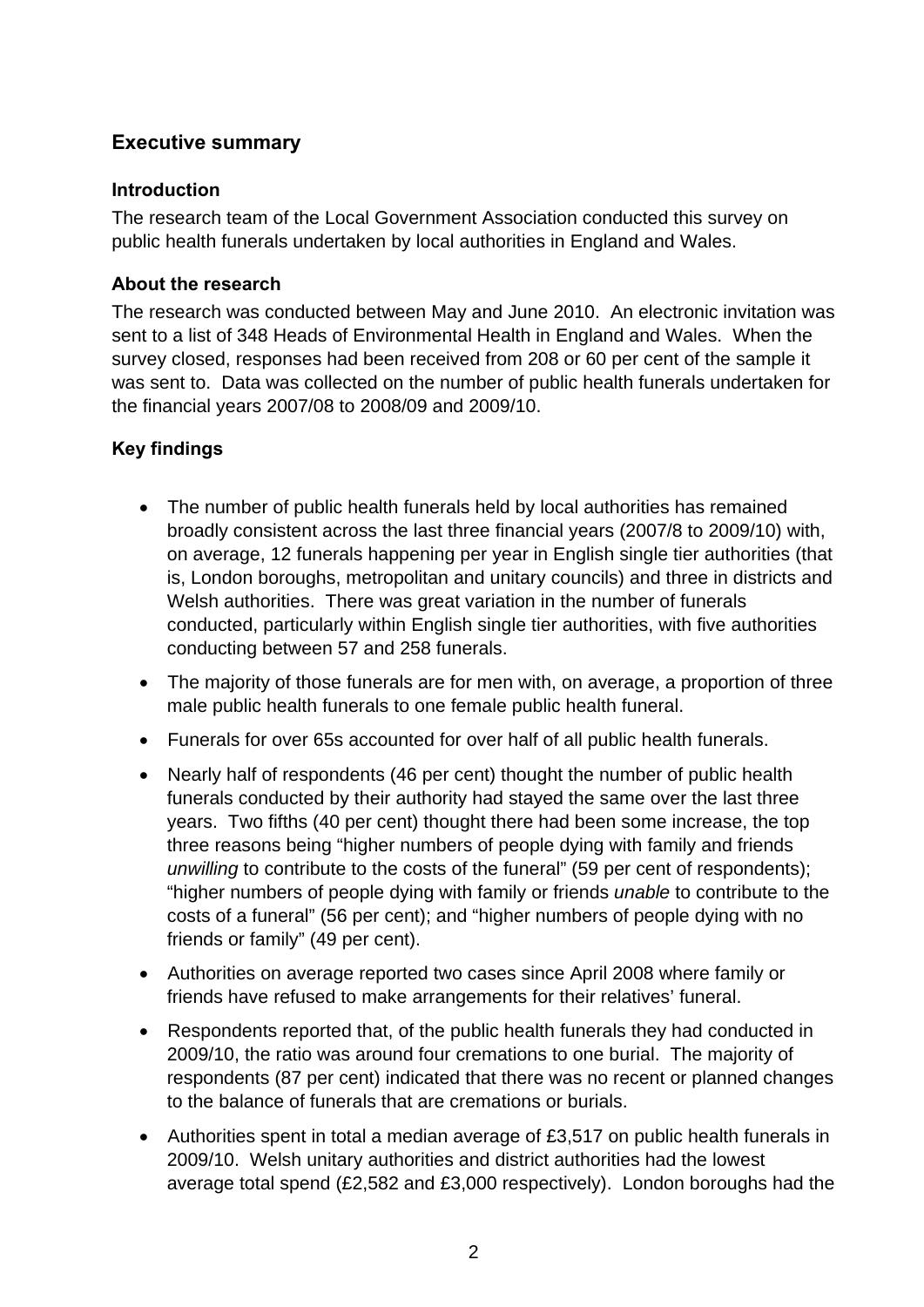highest average total spend (£13,750). The maximum spend in any one authority was £368,682.

- A calculated cost per public health funeral revealed that, on average, funerals cost £959.
- Nearly two fifths of respondents (38 per cent) reported the primary care trust (PCT) in their area had paid for some of the public health funerals they conducted. However most (71 per cent) were unable to say whether costs were recovered.
- The estimated total number of public health funerals conducted in England Wales in 2009/10 was 2,200. This is broadly similar to the two previous financial years.
- The estimated total spend on public health funerals in England and Wales in 2009/10 was £1.56m, which indicates a small increase from last year.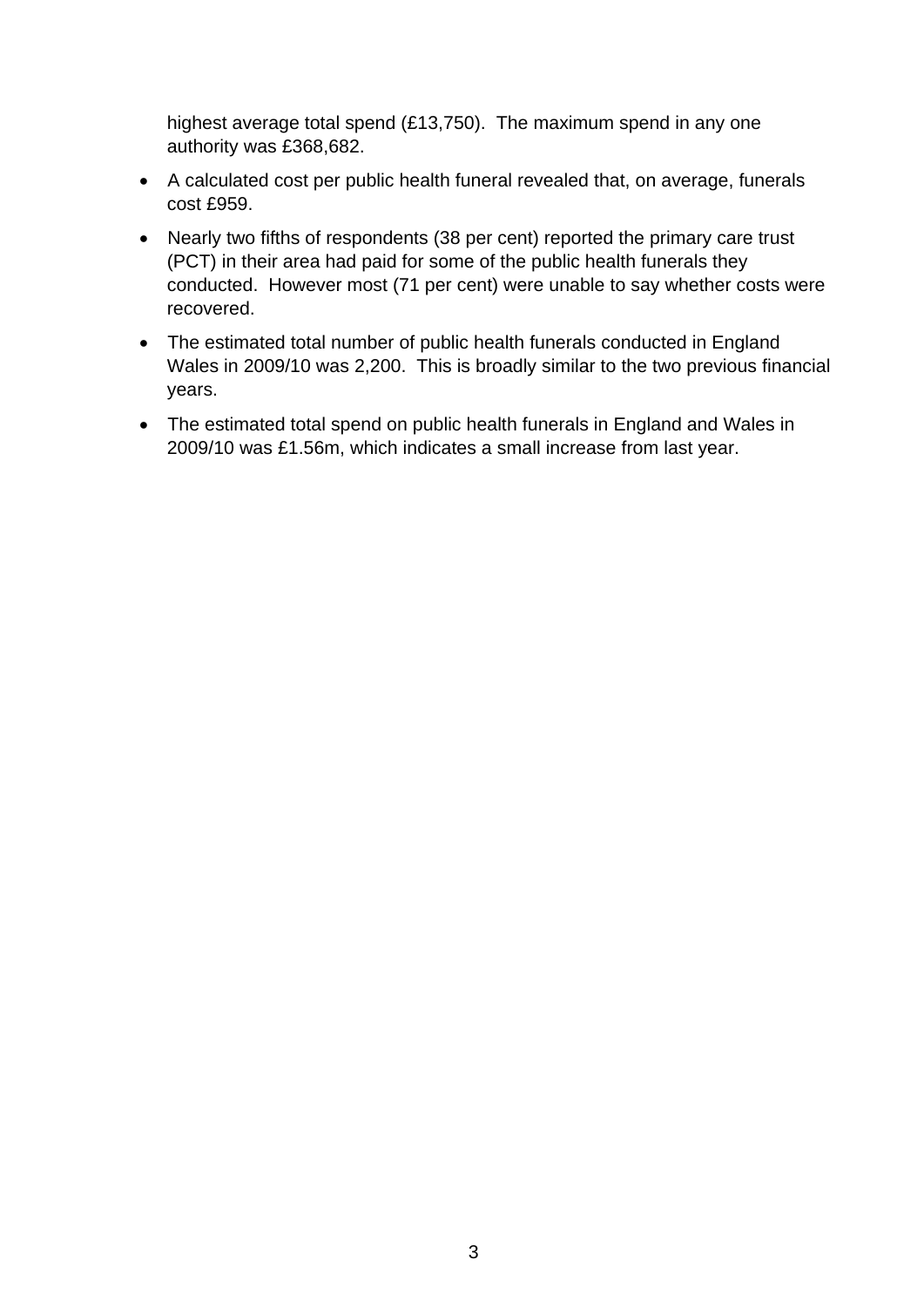#### <span id="page-4-0"></span>**Introduction**

Under the Public Health (Control of Disease) Act 1984, when a resident in the area passes away outside of a hospital and there is no one else willing to pay, councils make the necessary arrangements for a public health funeral. Councils will do everything in their power to try and locate living relatives or friends of the deceased, and in some cases, pass the responsibility on to them.

If a council cannot find a friend or family member willing to deal with the deceased's estate and pay for the funeral, then councils will try their hardest to establish the faith of the deceased and arrange a dignified service. If not, then a simple ceremony takes place followed by a burial or cremation. Under their obligation the council will deal with all aspects of the organisation of a state-assisted funeral, including registering the death, dealing with the undertakers and organising the details of the funeral, involving where possible, friends and relatives of the deceased in the process, and paying for the funeral. There are however certain caveats that apply to this provision. Councils will not accept part payment for funerals, contribute to the costs of funerals organised by other persons or administer estates on behalf of others.

This research report looks in detail at public health funerals conducted by local authorities in the last year, to provide a picture of how many funerals councils are conducting and how costly these are.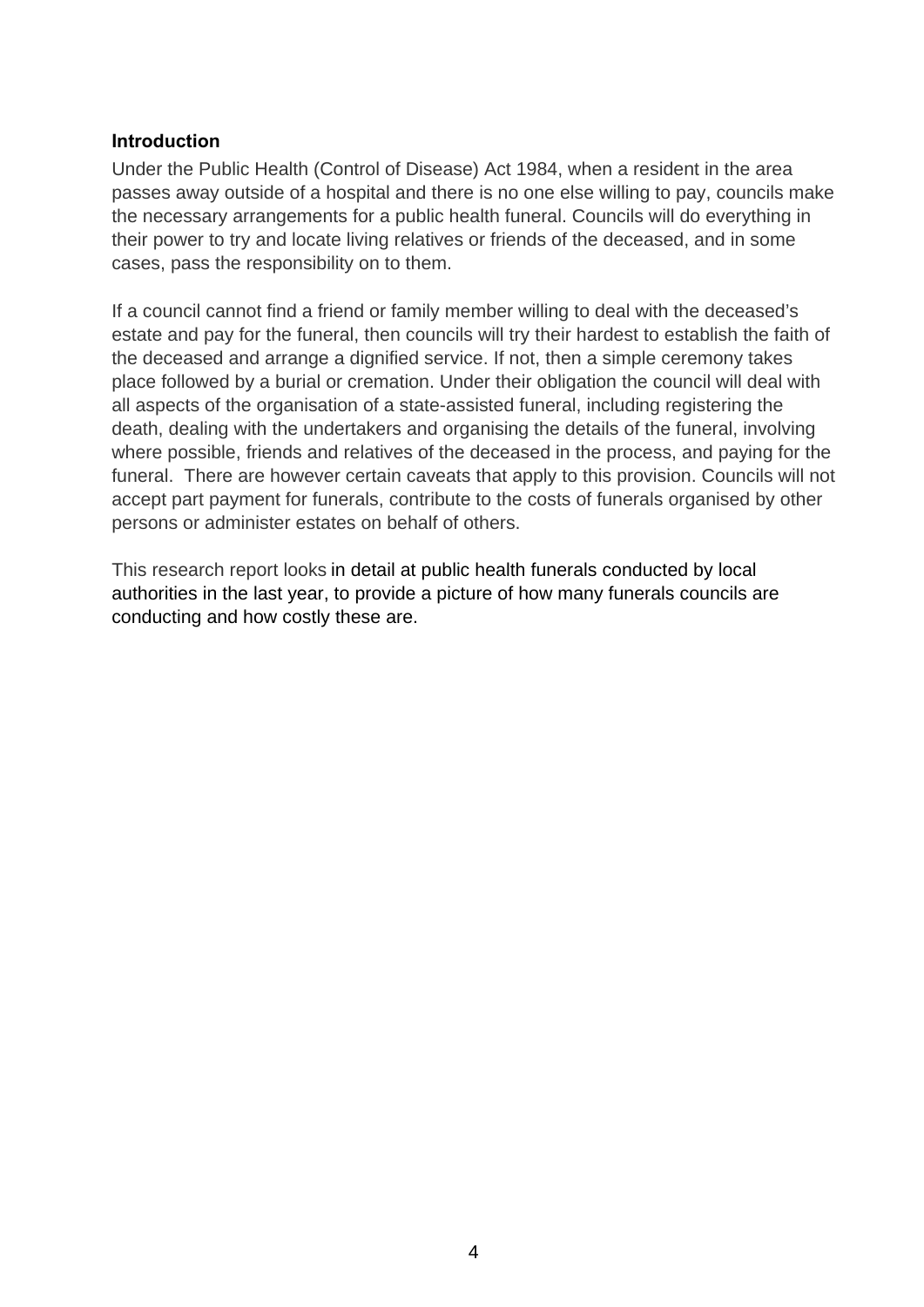#### <span id="page-5-0"></span>**Method**

#### <span id="page-5-1"></span>**Survey sample and response rate**

An electronic invitation was sent to a list of 348 Heads of Environmental Health in England and Wales on 25 May 2010. When the survey closed, on 18 June, responses had been received from 208 or 60 per cent of the sample it was sent to. Responses were from a broad range of authorities by type and region.

#### <span id="page-5-2"></span>**Table 1 Response rate by type of authority**

|                        | <b>Response</b> |
|------------------------|-----------------|
|                        | rate            |
| <b>Districts</b>       | 61%             |
| London boroughs        | 48%             |
| Metropolitan           |                 |
| districts              | 39%             |
| Unitary                |                 |
| authorities            | 61%             |
| <b>Welsh unitaries</b> | 82%             |
| Total                  | 60%             |

| Table 2 Response rate by region |      |  |  |  |
|---------------------------------|------|--|--|--|
| <b>Response</b>                 |      |  |  |  |
|                                 | rate |  |  |  |
|                                 |      |  |  |  |
| East of England                 | 60%  |  |  |  |
| East Midlands                   | 58%  |  |  |  |
| Greater London                  | 48%  |  |  |  |
| <b>North East</b>               | 42%  |  |  |  |
| North West                      | 56%  |  |  |  |
| <b>South East</b>               | 70%  |  |  |  |
| South West                      | 46%  |  |  |  |
| West Midlands                   | 57%  |  |  |  |
| Yorkshire and                   |      |  |  |  |
| Humber                          | 52%  |  |  |  |
| Wales                           | 82%  |  |  |  |
| Total                           | 60%  |  |  |  |

This survey replicates and builds on a survey conducted in 2008. Where possible, results have been compared to those in the previous survey. Data have also been analysed by type and region, and results reported where significant.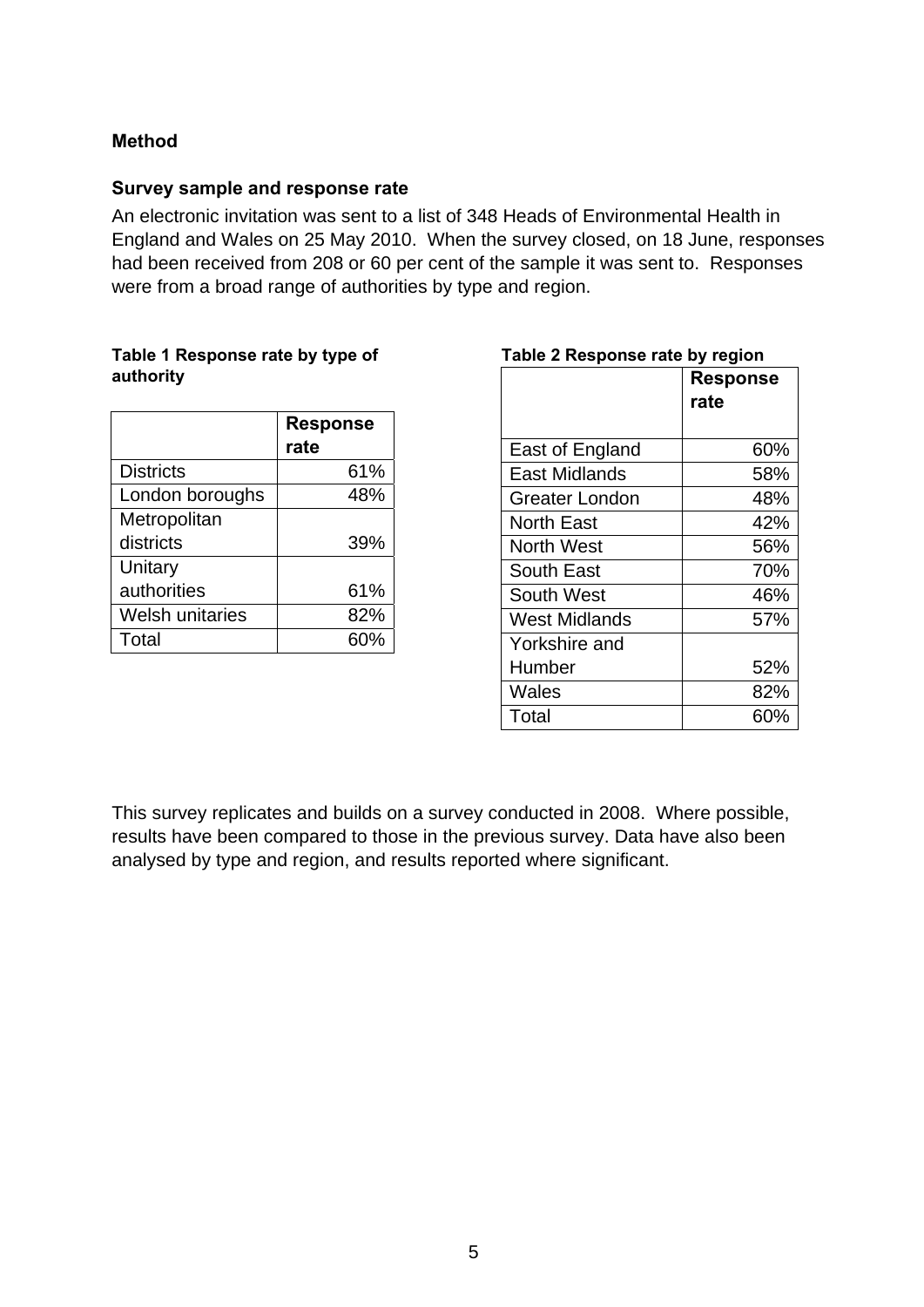## <span id="page-6-0"></span>**Results**

#### <span id="page-6-1"></span>**Provision of data on public health funerals**

Respondents were asked whether they could provide data on the number of public health funerals their authority has undertaken for any of the financial years between 2007/8, 2008/9 and 2009/10.

The table below shows that the vast majority of respondents (96 per cent) could provide data on the number of public health funerals in their authority for at least one of the years. This compares with 90 per cent of authorities who were able to provide data for the years 2003/4 to 2007/8 as reported in the 2008 survey.

#### <span id="page-6-3"></span>**Table 3 Provision of data on public health funerals**

|                                                  | $\%$ |
|--------------------------------------------------|------|
| Yes, 2007/8                                      | 83   |
| Yes, 2008/9                                      | g٠   |
| Yes, 2009/10                                     | 95   |
| No, I cannot provide data for any of these years |      |
| Base                                             |      |

#### <span id="page-6-2"></span>**Average number of public health funerals**

Respondents were asked to give the number of public health funerals that their authority had undertaken in the last three financial years. The number of public health funerals varied significantly by type of authority, with English single tier authorities (that is, London boroughs, metropolitan and unitary councils) conducting more public health funerals than district authorities or Welsh unitary authorities. This can most likely be attributed to the size of population the authority serves.

There was great variation in the number of funerals conducted, particularly within English single tier authorities, with five authorities conducting between 57 and 258 funerals. For this reason the median *and* mean have been quoted in the graph below, since these large figures can skew the mean. Comparison of these figures to those from the 2008 survey reveal that median figures have stayed broadly consistent over the last seven years with median figures ranging between nine and 13 for English single tier authorities and hovering around two or three for district and Welsh authorities.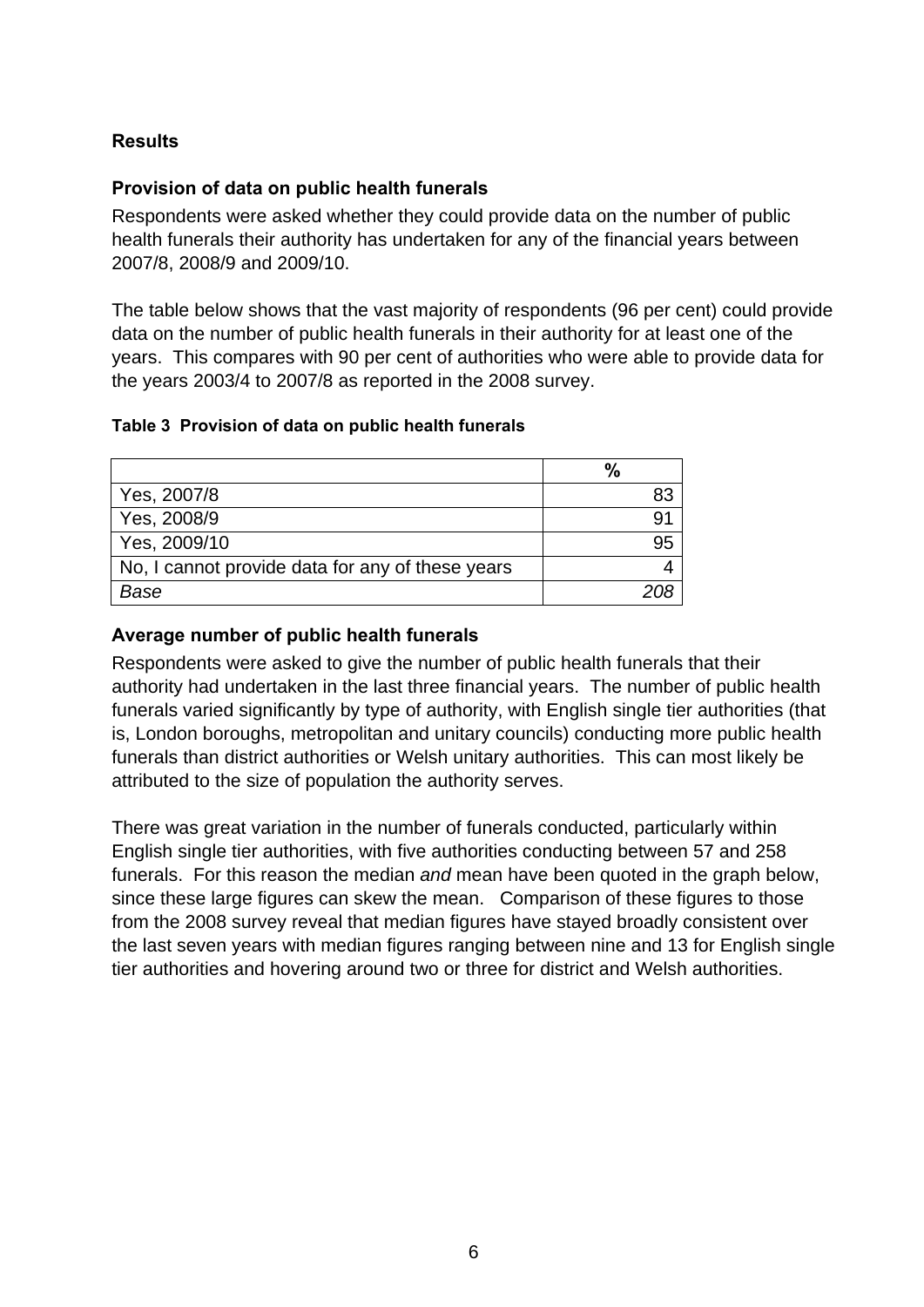<span id="page-7-0"></span>

#### **Figure 1 Mean and median number of public health funerals**

*Base: 172 authorities (2007/8), 190 authorities (2008/9), 197 authorities (2009/10)* 

Where possible, respondents were asked to break this figure down by gender and by age. The majority (87 per cent) of respondents were able to give a gender breakdown. Across all types of authorities there were more public health funerals for males than females, with over three quarters (a median average figure of 80 per cent) of all public health funerals being for males. Note that the sums of male and female funerals do not necessarily equal the means in figure 1 because not all authorities were able to provide a gender breakdown. Comparison with the 2008 survey reveals that the ratio of male to female funerals has remained broadly consistent.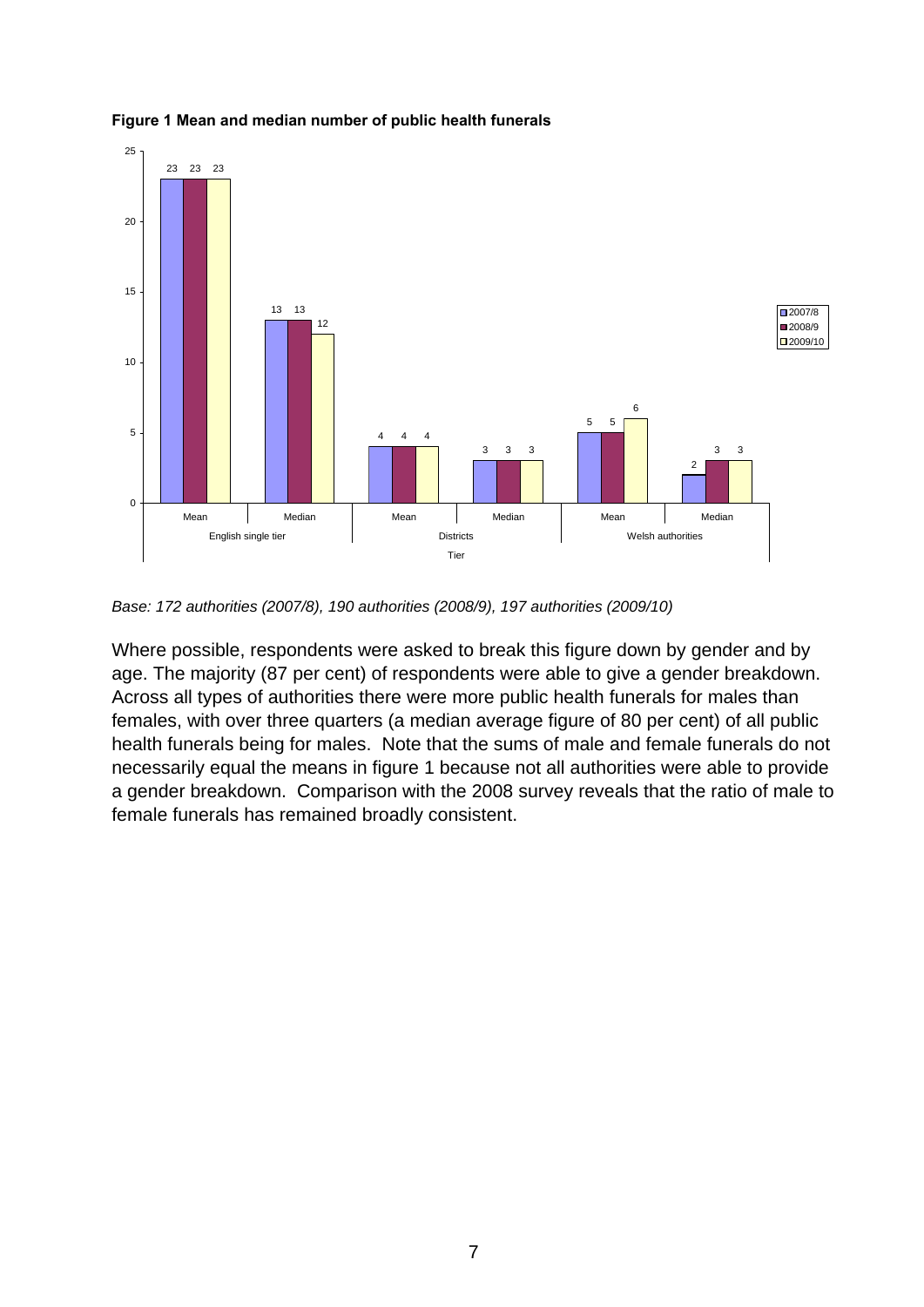

<span id="page-8-0"></span>**Figure 2 Median average number of public health funerals by gender** 

*Base: 174 authorities* 

Just over half (52 per cent) of respondents were able to break down total numbers of public health funerals by age. In general, across all authority types, funerals for over 65s accounted for just over half (a median average figure of 54 per cent) of all public health funerals.

<span id="page-8-1"></span>**Figure 3 Median average number of public health funerals by age** 



*Base: 103 authorities*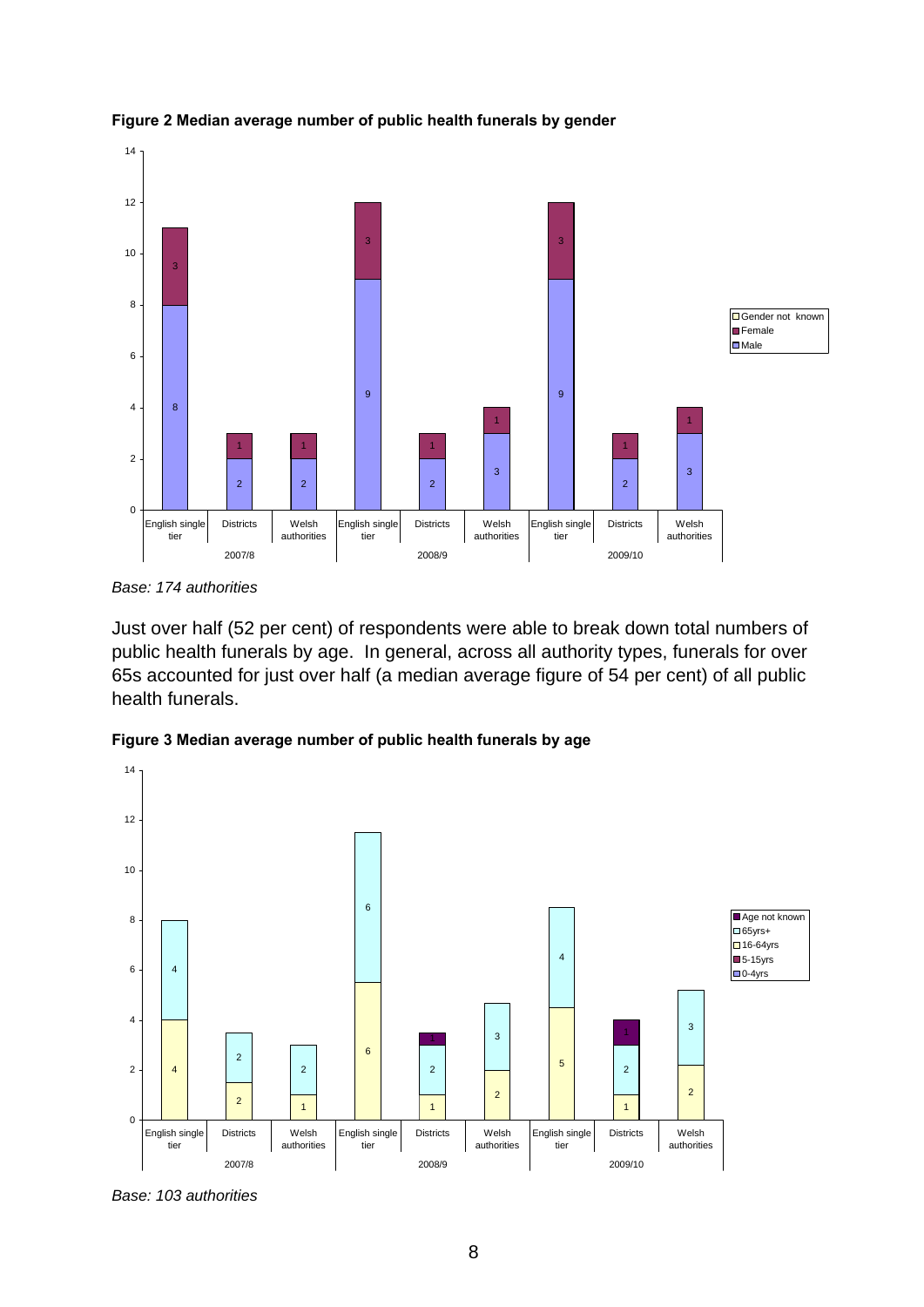### <span id="page-9-0"></span>**Opinion on the level of public health funerals undertaken**

Respondents were asked whether they thought there had been any change in the number of public health funerals undertaken by their authority in the last three years. Nearly a half of respondents (46 per cent) reported that they had stayed the same, with most of the rest of respondents (40 per cent) generally reporting there had been some degree of increase. This compares to 54 per cent reporting some degree of increase in the 2008 survey.

|                | 2010 survey                                  | 2008 survey<br>% |                    |                    |                    |
|----------------|----------------------------------------------|------------------|--------------------|--------------------|--------------------|
|                | <b>English</b><br>single tier<br>authorities | <b>Districts</b> | Welsh<br>unitaries | All<br>authorities | All<br>authorities |
| Large increase | 17                                           | 6                | 22                 | 11                 | 5                  |
| Moderate       |                                              |                  |                    |                    |                    |
| increase       | 17                                           | 16               | 11                 | 16                 | 23                 |
| Small increase | 9                                            | 15               | 11                 | 13                 | 25                 |
| Stayed the     |                                              |                  |                    |                    |                    |
| same           | 42                                           | 48               | 44                 | 46                 | 35                 |
| Small          |                                              |                  |                    |                    |                    |
| decrease       | 5                                            | 8                | 11                 | 7                  |                    |
| Moderate       |                                              |                  |                    |                    |                    |
| decrease       | 3                                            | 4                | 0                  | 3                  | 3                  |
| Large          |                                              |                  |                    |                    |                    |
| decrease       | $\overline{0}$                               |                  | 0                  |                    | $\overline{2}$     |
| Don't know     | 6                                            | 3                | $\overline{0}$     | $\overline{4}$     | $\overline{0}$     |
| Base           | 64                                           | 122              | 18                 | 204                | 116                |

#### <span id="page-9-1"></span>**Table 4 Change in the number of public health funerals**

Respondents that reported an increase were then asked why they thought their authority had seen an increase in public health funerals. Respondents were allowed to select as many answers as they felt appropriate. The top three reasons given were "Higher numbers of people dying with family or friends *unwilling* to contribute to the costs of a funeral", reported by 59 per cent of respondents; "higher numbers of people dying with family or friends *unable* to contribute to the costs of a funeral", reported by 56 per cent of respondents; and "higher numbers of people dying with no friends or family", reported by 49 per cent of respondents. These responses are broadly similar to those in the 2008 survey.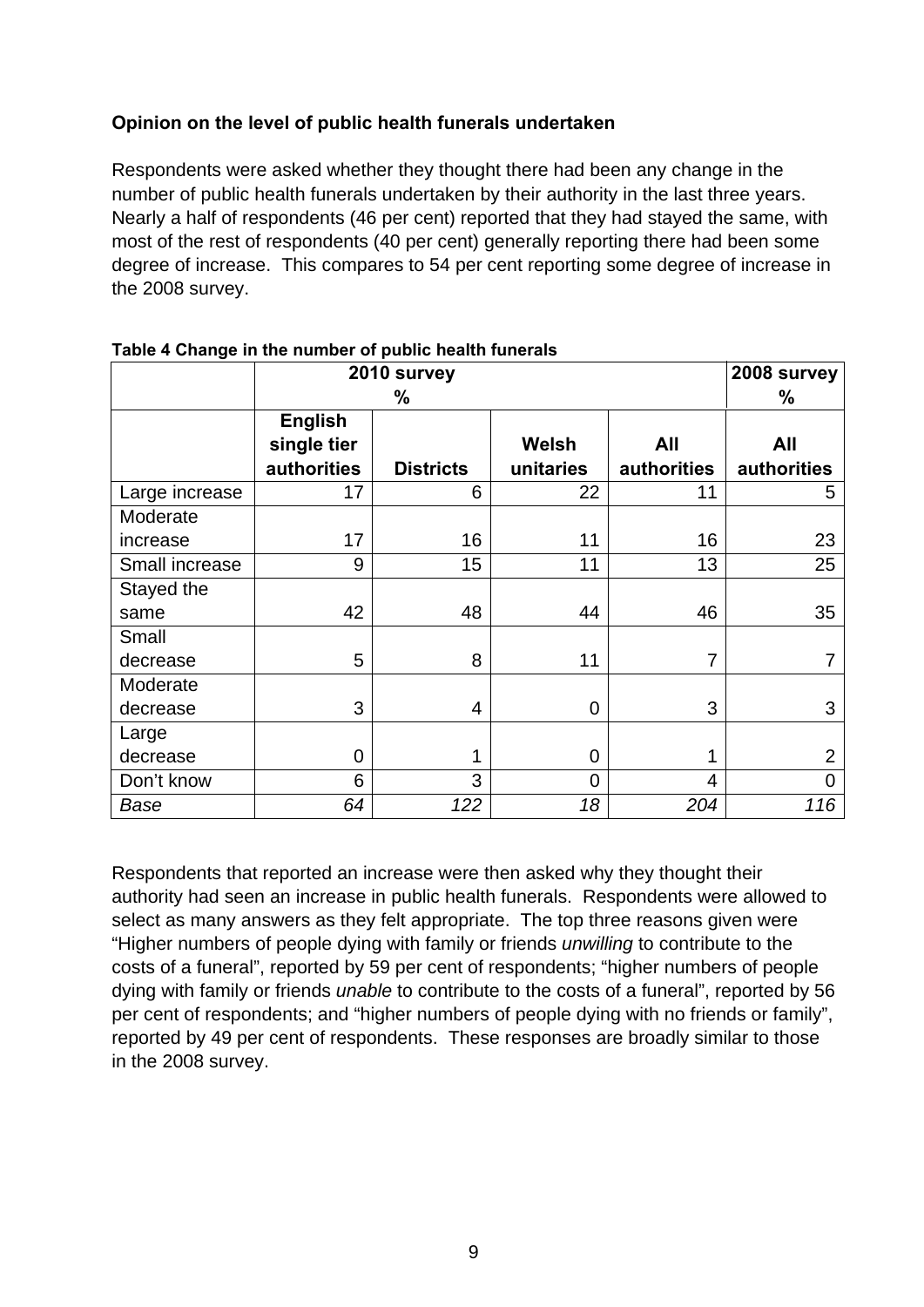<span id="page-10-0"></span>

|  |  | Table 5 Reason for increase in number of public health funerals |
|--|--|-----------------------------------------------------------------|
|  |  |                                                                 |

|                                                        | 2010 survey | 2008 survey |
|--------------------------------------------------------|-------------|-------------|
|                                                        | %           | %           |
| Higher numbers of people dying with no friends or      | 49          | 47          |
| family                                                 |             |             |
| Higher numbers of people dying with family or          | 59          | 61          |
| friends unwilling to contribute to the costs of a      |             |             |
| funeral                                                |             |             |
| Higher numbers of people dying with family or          | 56          | 50          |
| friends unable to contribute to the costs of a funeral |             |             |
| Higher numbers or people dying without any             | 29          | 36          |
| income or assets                                       |             |             |
| Don't know                                             | 4           |             |
| Base                                                   | 80          | 62          |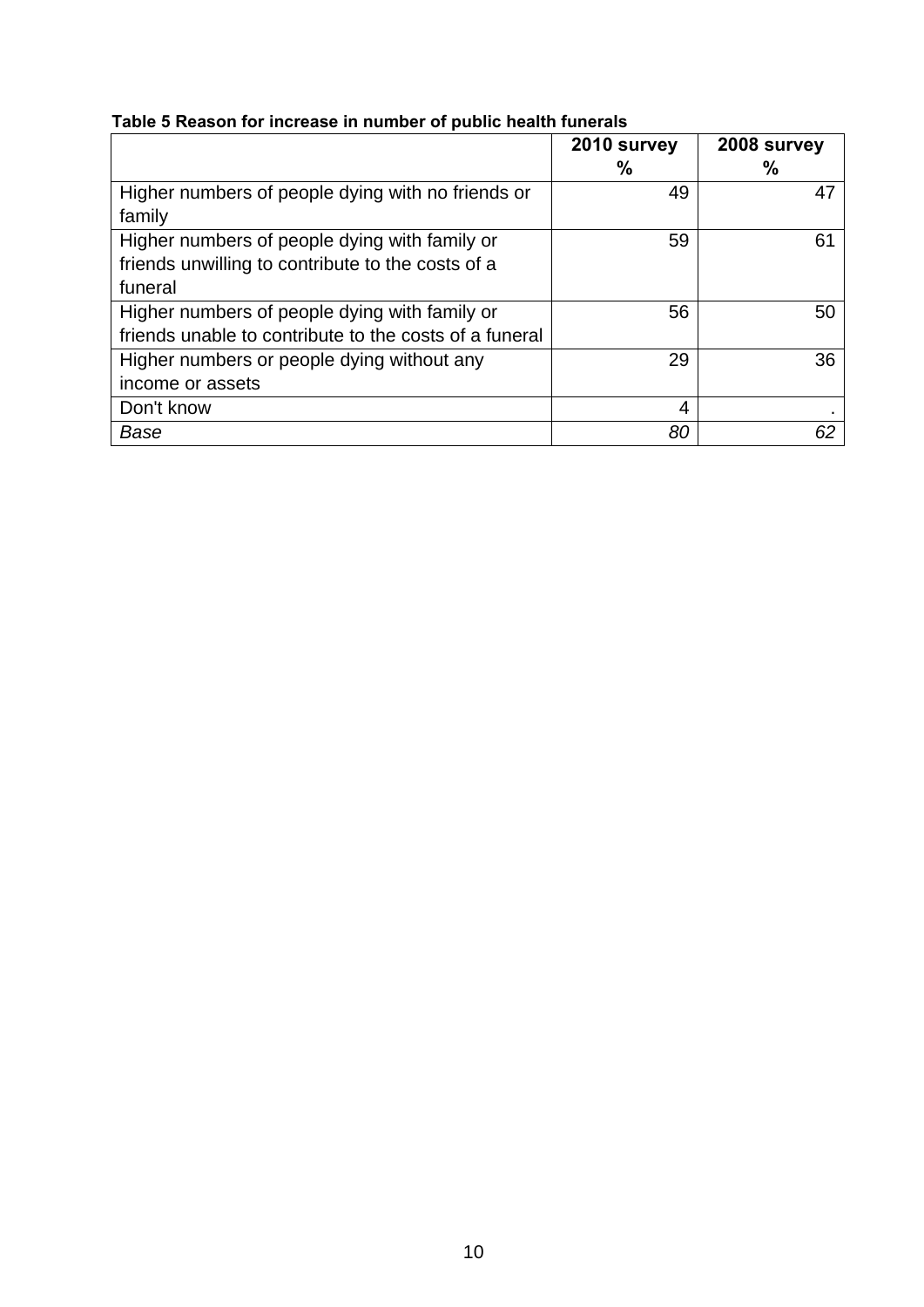#### <span id="page-11-0"></span>**Number of cases where family or friends have refused to make arrangements for their relatives' funeral**

Respondents were asked since April 2008 how many cases there have been where family and friends have refused to finance or make arrangements for their relatives' funeral. Just over a quarter of respondents (26 per cent) indicated that they did not know. Of those that did know, there was a mean average of five cases, however in some authorities there were over 100 cases. This compares to a mean average of four funerals in the 2008 survey.

There was a significant difference between English single tier authorities and districts/Welsh authorities, with significantly more refusals reported by the former. The median average is illustrated on the graph below as large figures for a handful of respondents skewed the mean average figure. The median average number of cases for all authorities was two. The majority of respondents (72 per cent) indicated that this was not an estimate.

#### **Figure 4 Mean and median average number of refusals by family and friends to finance or make arrangements for their relatives' funeral**

<span id="page-11-1"></span>

*Base: 148 authorities*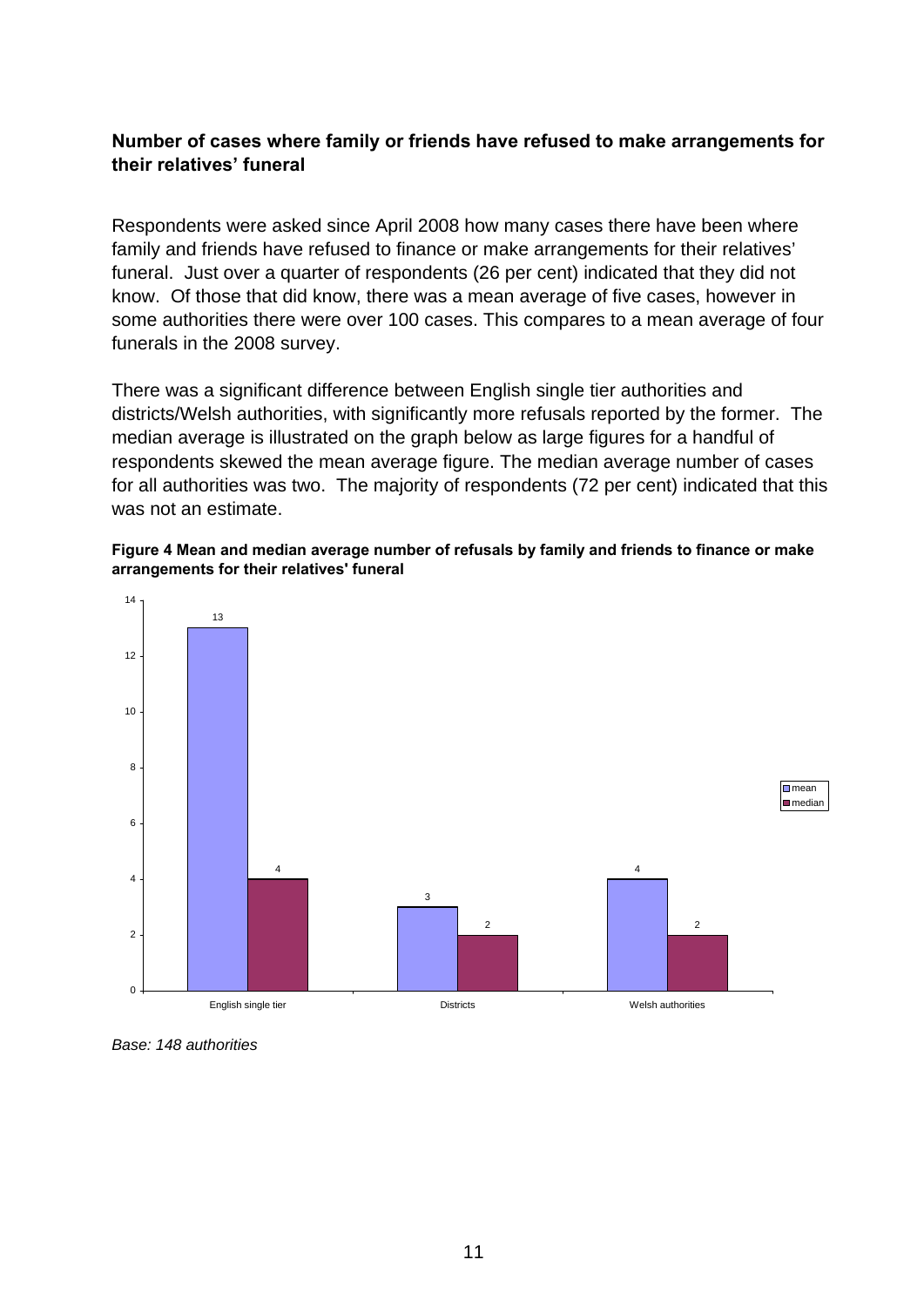#### <span id="page-12-0"></span>**Burials or cremations**

Respondents were asked how many of the public health funerals which their authority had conducted in 2009/10 were burials and how many were cremations. The majority of funerals were cremations, accounting for over three quarters (76 per cent) of funerals. Only 10 per cent of respondents indicated this was an estimate.

|                | Mean | Median | <b>Base</b> |
|----------------|------|--------|-------------|
| Cremations     | 9    |        | 182         |
| <b>Burials</b> |      |        |             |

<span id="page-12-1"></span>

|  | Table 6 Average numbers of burials and cremations |
|--|---------------------------------------------------|
|--|---------------------------------------------------|

Respondents were asked if they were planning to change the balance, or had changed the balance in the last year, between the proportion of funerals that are burials and cremations. The majority of respondents (87 per cent) reported no recent or planned changes to the balance of funerals that are cremations and burials. Similarly, in the 2008 survey the majority of respondents (90 per cent) commented that they had no plans to change the proportion of funerals that are cremations.

#### <span id="page-12-2"></span>**Table 7 Balance of burials and cremations**

|                                                    | $\frac{0}{0}$ |
|----------------------------------------------------|---------------|
| Yes, planning to change the balance                |               |
| Yes, changed the balance in the last year          |               |
| No, no recent or planned changes to the balance of |               |
| funerals that are cremations and burials           |               |
| Don't know                                         | 5             |
| Base                                               |               |

Of those that did indicate that there had or will be a change to the balance of cremations and burials, the majority (69 per cent) indicated there would be an increase in the proportion that are cremations.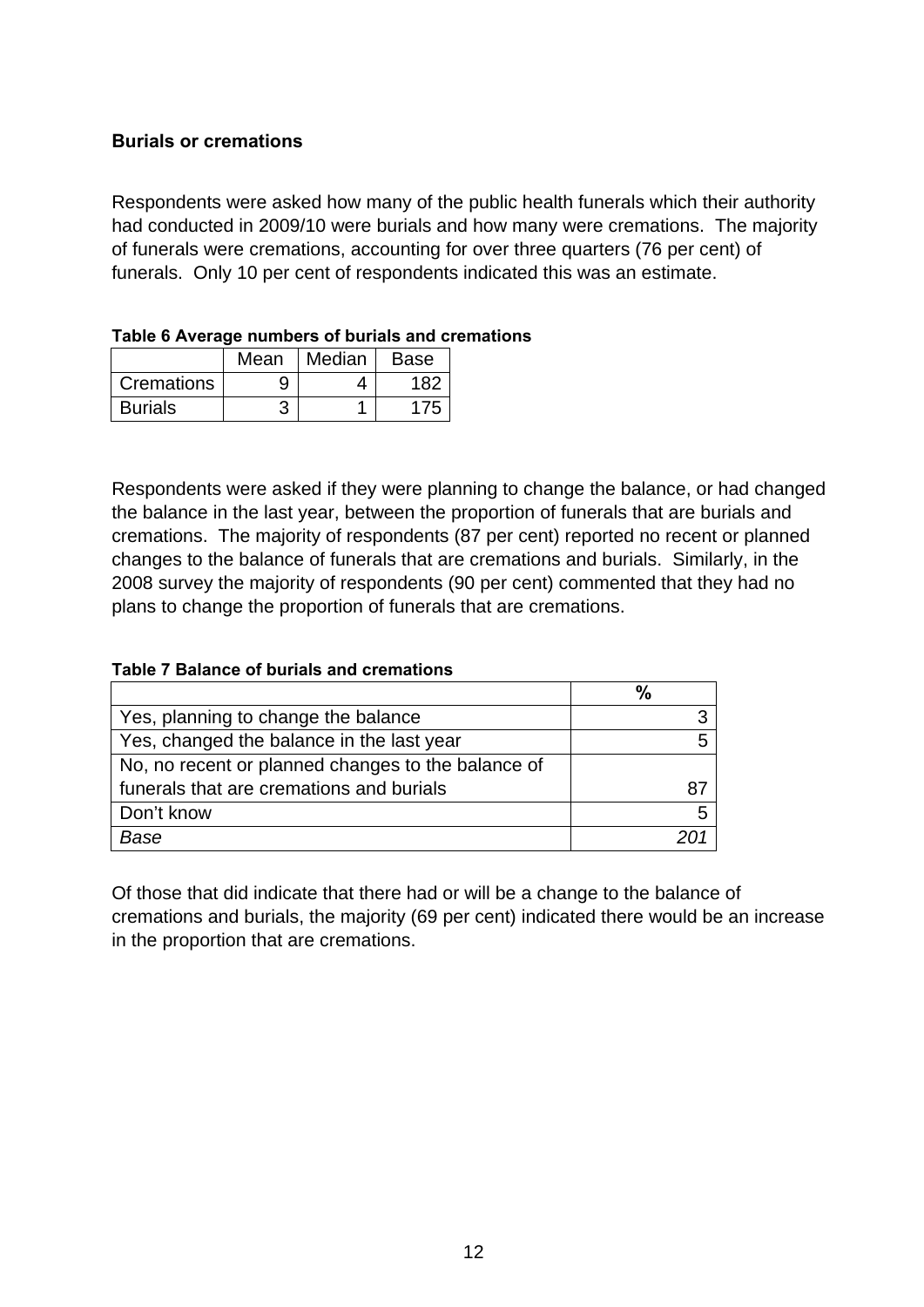## <span id="page-13-0"></span>**Average total cost of public health funerals**

Respondents were asked how much their authority had spent in total on public health funerals in 2009/10. On average authorities spent £8,900 on public health funerals in 2009/10, however this figure is skewed by some very high spends. The median cost is a more indicative figure and is £3,517. There was great variation between authority types. Welsh unitary authorities and district authorities had the lowest average total spend (with medians of £2,582 and £3,000 respectively). London boroughs had the highest average total spend (a median of £13,750). The maximum spend in any one authority was £368,682.

This was a new question in the 2010 survey, so it is not possible to compare this to previous years. It should also be noted that 42 per cent of respondents indicated this figure was an estimate.

<span id="page-13-2"></span>

|          | London<br>boroughs | <b>Metropolit</b><br>an | <b>Districts</b> | <b>English</b><br>unitaries | Welsh<br>unitaries | All<br>authoritie |
|----------|--------------------|-------------------------|------------------|-----------------------------|--------------------|-------------------|
|          |                    | districts               |                  |                             |                    | s.                |
| Mean     | £17,489            | £42,678                 | £4,014           | £10,971                     | £5,709             | £8,900            |
| Minimu   | £0                 | £0                      | £0               | £0                          | £0                 | £0                |
| m        |                    |                         |                  |                             |                    |                   |
| Maximu   | £64,000            | £368,682                | £40,000          | £40,000                     | £27,000            | £368,682          |
| m        |                    |                         |                  |                             |                    |                   |
| Lower    | £5,864             | £876                    | £1,200           | £3,000                      | £1,200             | £1,688            |
| quartile |                    |                         |                  |                             |                    |                   |
| Median   | £13,750            | £10,890                 | £3,000           | £5,000                      | £2,582             | £3,517            |
| Upper    | £23,964            | £23,018                 | £4,781           | £16,820                     | £7,960             | £7,730            |
| quartile |                    |                         |                  |                             |                    |                   |
| Base     | 12                 | 13                      | 113              | 31                          | 17                 | 186               |

#### **Table 8 Average total cost of public health funerals by type of authority**

*Note: total costs of £0 relate to authorities which had no public health funerals in 2009/10*

#### <span id="page-13-1"></span>**Average cost of a public health funeral**

For those authorities that had spent money on public health funerals and were able to give data of both spend and numbers of funerals conducted (163 councils), the total cost of public health funerals for each local authority was divided by the number of funerals conducted to give an average cost of a public health funeral. The median average cost in 2009/10 was £959, with a mean average cost of £941. For more information about the average cost for a public health funeral see the methodological annex.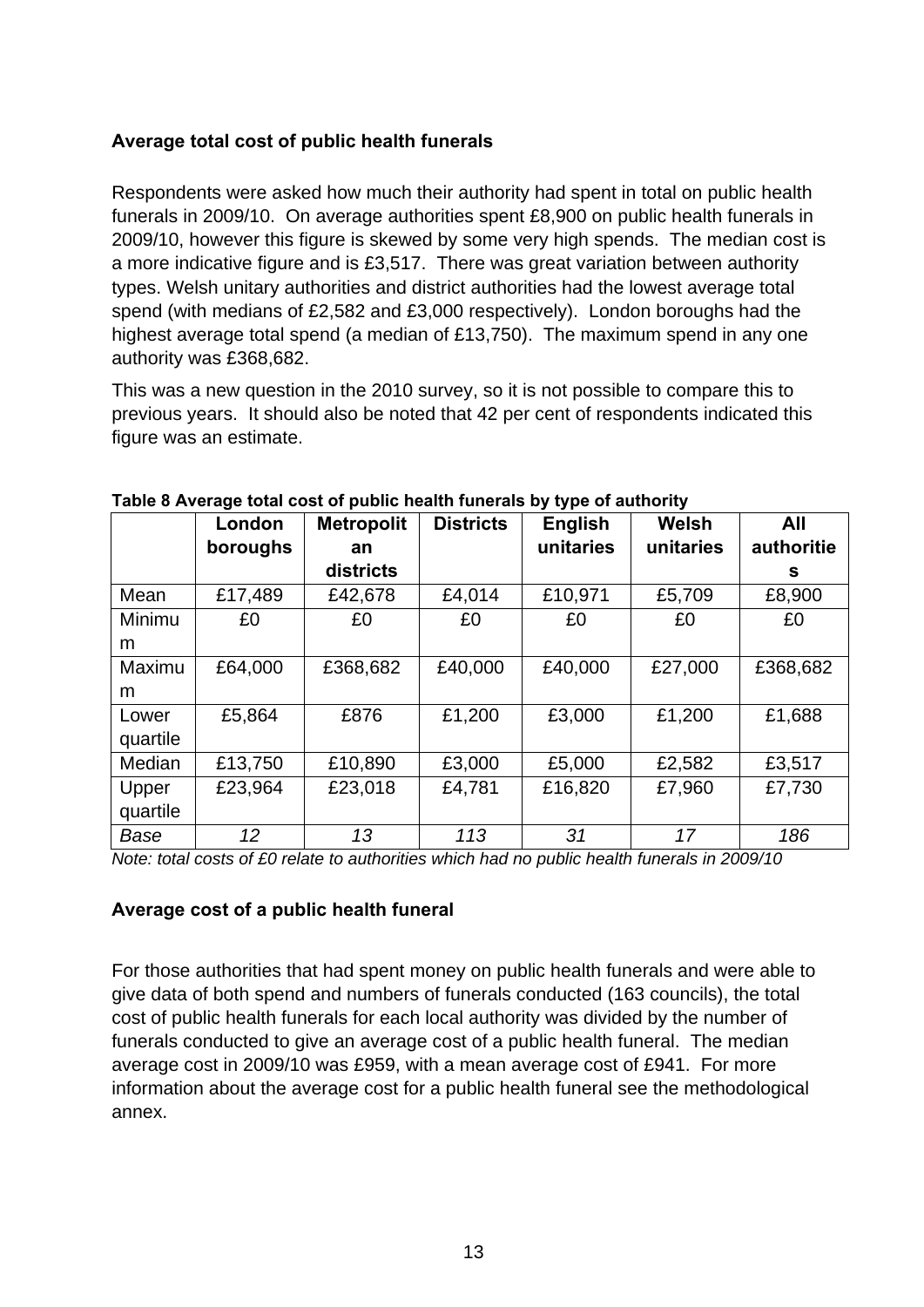# <span id="page-14-0"></span>**Estimated total number of public health funerals**

The following table provides estimated data on the number of funerals between the years 2007/08 and 2009/10 across all local councils. Data has been extrapolated from the 197 returns received and grossed up to provide an estimate of all 201 district councils and all 125 metropolitan, unitary and London boroughs, and 22 Welsh authorities. This data should only be regarded as an estimate since it is based upon responses from 57 per cent of all district and metropolitan, unitary and London boroughs, and assumes the picture for non-respondents is the same as that for respondents.

The table below shows that numbers of funerals have remained fairly stable over the three years to 2009/10.

<span id="page-14-2"></span>

|         | <b>Grossed estimates (median average)</b> |                               |                        |
|---------|-------------------------------------------|-------------------------------|------------------------|
|         | <b>English single</b><br>tier authorities | <b>Districts and</b><br>Welsh | <b>All authorities</b> |
|         |                                           | authorities                   |                        |
| 2007/8  | 1,600                                     | 600                           | 2,200                  |
| 2008/9  | 1,600                                     | 700                           | 2,300                  |
| 2009/10 | 1,500                                     | 700                           | 2,200                  |

# **Table 9 Estimated total number of public health funerals in England and Wales**

*Note: Data has been rounded to the nearest hundred.* 

#### <span id="page-14-1"></span>**Estimated total cost of public health funerals**

The following table provides estimated data on the total cost of funerals for the year 2009/10 across all local councils. Data has been extrapolated from the 189 returns received and grossed up to provide an estimate of all 201 district councils and all 125 metropolitan, unitary and London boroughs, and 22 Welsh authorities. This data should only be regarded as an estimate since it is based upon a sample of 54 per cent of all district and metropolitan, unitary and London boroughs, and assumes the picture for non-respondents is the same as that for respondents.

This figure indicates a modest increase in the total cost of public health funerals in England and Wales compared to last year (please refer to the methodological annex for further information).

# <span id="page-14-3"></span>**Table 10 Estimated total cost of public health funerals in England and Wales**

|         | Grossed estimates (median average)                       |             |                        |  |
|---------|----------------------------------------------------------|-------------|------------------------|--|
|         | <b>Districts and Welsh</b><br><b>English single tier</b> |             | <b>All authorities</b> |  |
|         | <b>authorities</b>                                       | authorities |                        |  |
| 2009/10 |                                                          |             |                        |  |

*Note: Data has been rounded to the nearest £10,000*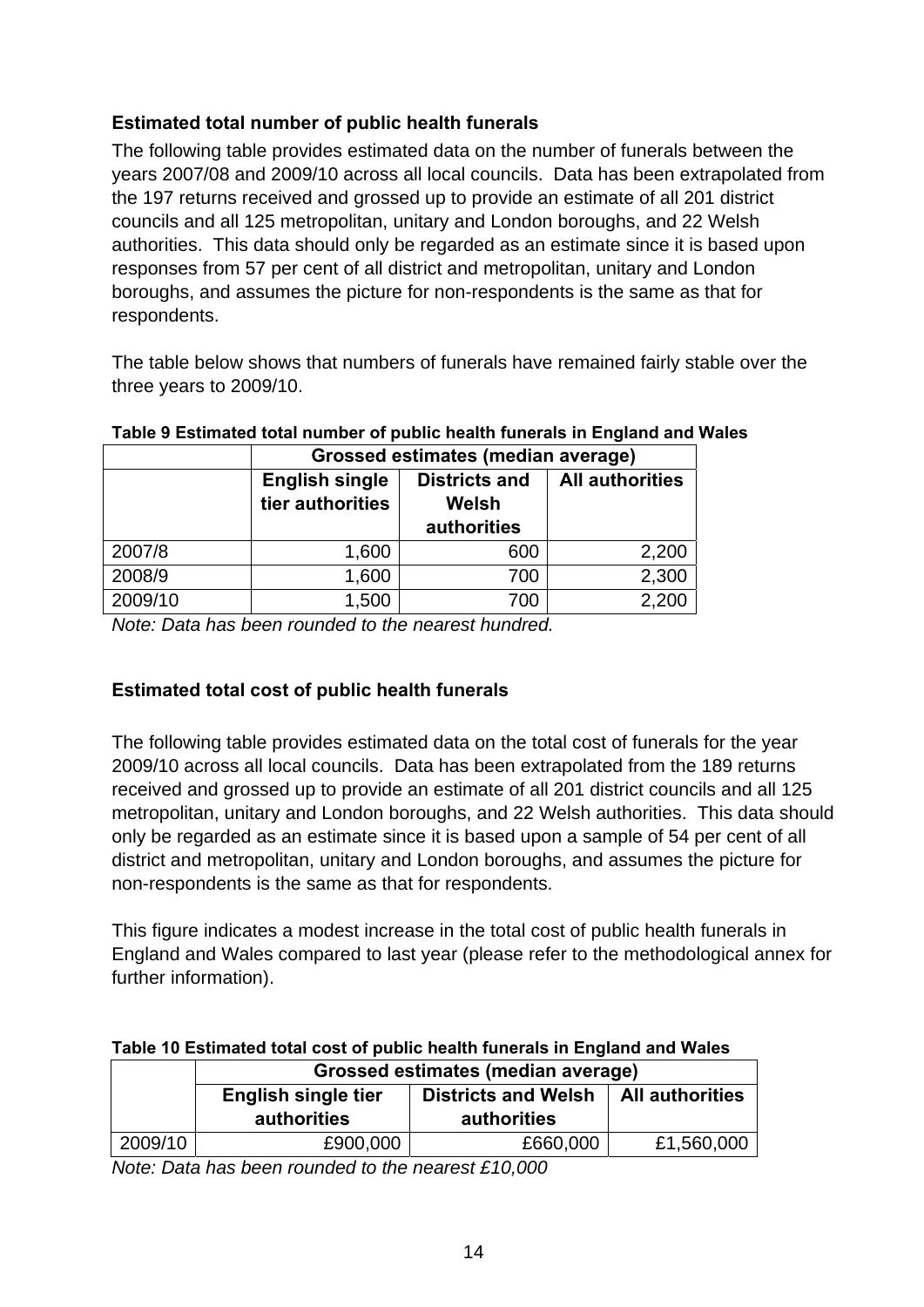#### <span id="page-15-0"></span>**Primary care trust financed public health funerals**

Respondents were asked whether the primary care trust (PCT) in their area had paid for any public health funerals. Responses were mixed with just under two fifths of respondents (38 per cent) reporting that they did. Where the PCT was reported to have paid for public health funerals, respondents were asked to what extent the costs were recovered. The majority (71 per cent) of respondents did not know.

#### <span id="page-15-1"></span>**Table 11 PCT financed public health funerals**

| Yes        | 38  |
|------------|-----|
| No         | 29  |
| Don't know | 33  |
| Base       | 201 |

#### <span id="page-15-2"></span>**Table 12 Recovery of costs of PCT financed public health funerals**

| <b>Fully recovered</b> | 12 |
|------------------------|----|
| Partially recovered    |    |
| Not recovered at       |    |
| all                    | 12 |
| Don't know             | 71 |
| Base                   |    |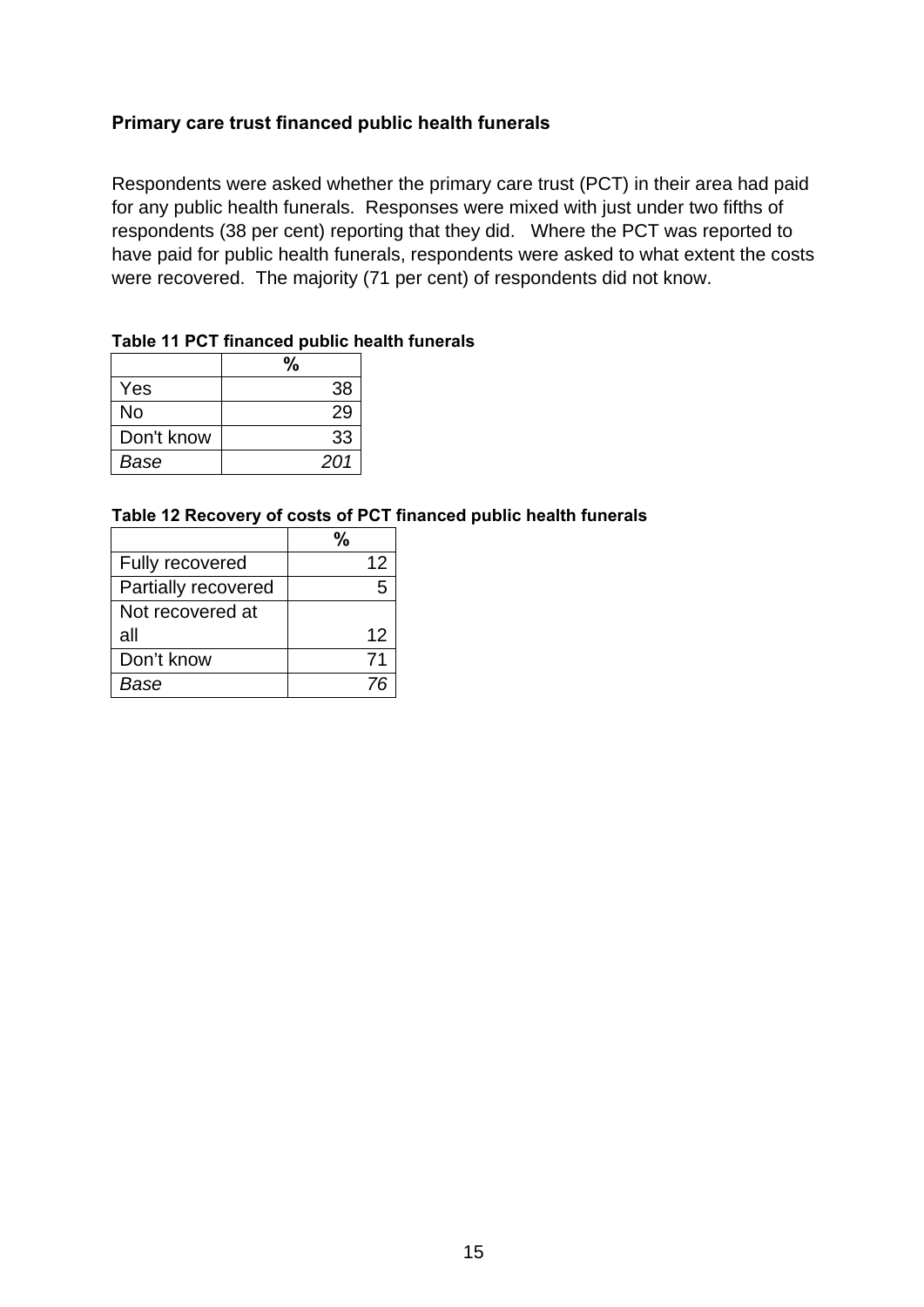# <span id="page-16-0"></span>**Annex 1: Methodological note on grossing and averaging**

### <span id="page-16-1"></span>**Grossed total estimates**

Grossed estimates for the total cost of public health funerals were completed by using each authorities' total spend figure, and then weighting by the type of authority. Note that the total spend figure will not equal the grossed up number of funerals multiplied by the average cost of a funeral, since this would be a rather more crude estimate.

In the previous 2008 survey, total cost figures were calculated for each authority by multiplying the average cost of a funeral by the number of funerals, then grossed using the mean. This new survey has enabled matched sample data comparison (that is, looking at authorities that responded in both 2008 and 2010) and it is felt that a more appropriate grossing method to reflect the total cost of public health funerals in England and Wales is to use the median average. This avoids the skewing impact of a few very high cost figures. The 2008/9 data was therefore recalculated as follows:

#### <span id="page-16-2"></span>**Table 13 Grossed estimates of total spend**

|        | Grossed estimates (median average) – 2008 survey |                     |                 |  |
|--------|--------------------------------------------------|---------------------|-----------------|--|
|        | English single tier                              | Districts and Welsh | All authorities |  |
|        | authorities                                      | authorities         |                 |  |
| 2008/9 | £950,000                                         | £510,000            | £1,460,000      |  |

*Note: Data has been rounded to the nearest £10,000* 

However, it must be noted that this is not directly comparable to this year's total estimate since, in 2008, authorities were not asked to provide a single figure for the total cost over the year; instead and therefore the total spend for each authority had to be calculated.

Comparison of the matched sample data revealed an increase in the average cost per funeral in the order of around 7 per cent. This is approaching statistical significance at the 95 per cent confidence level.

The grossed estimates of the total number of public health funerals conducted in England and Wales in the 2008 survey has also been recalculated to reflect the change in grossing method, again using the median average. The 2007/8 data from it can be recalculated as follows:

|  | Table 14 Grossed estimates of total number of public health funerals |
|--|----------------------------------------------------------------------|
|  |                                                                      |

<span id="page-16-3"></span>

|        | Grossed estimates (median average) – 2008 survey |                            |                 |  |
|--------|--------------------------------------------------|----------------------------|-----------------|--|
|        | English single tier                              | <b>Districts and Welsh</b> | All authorities |  |
|        | authorities                                      | authorities                |                 |  |
| 2007/8 | 1,800                                            | 700                        | 2,500           |  |

*Note: Data has been rounded to the nearest hundred.*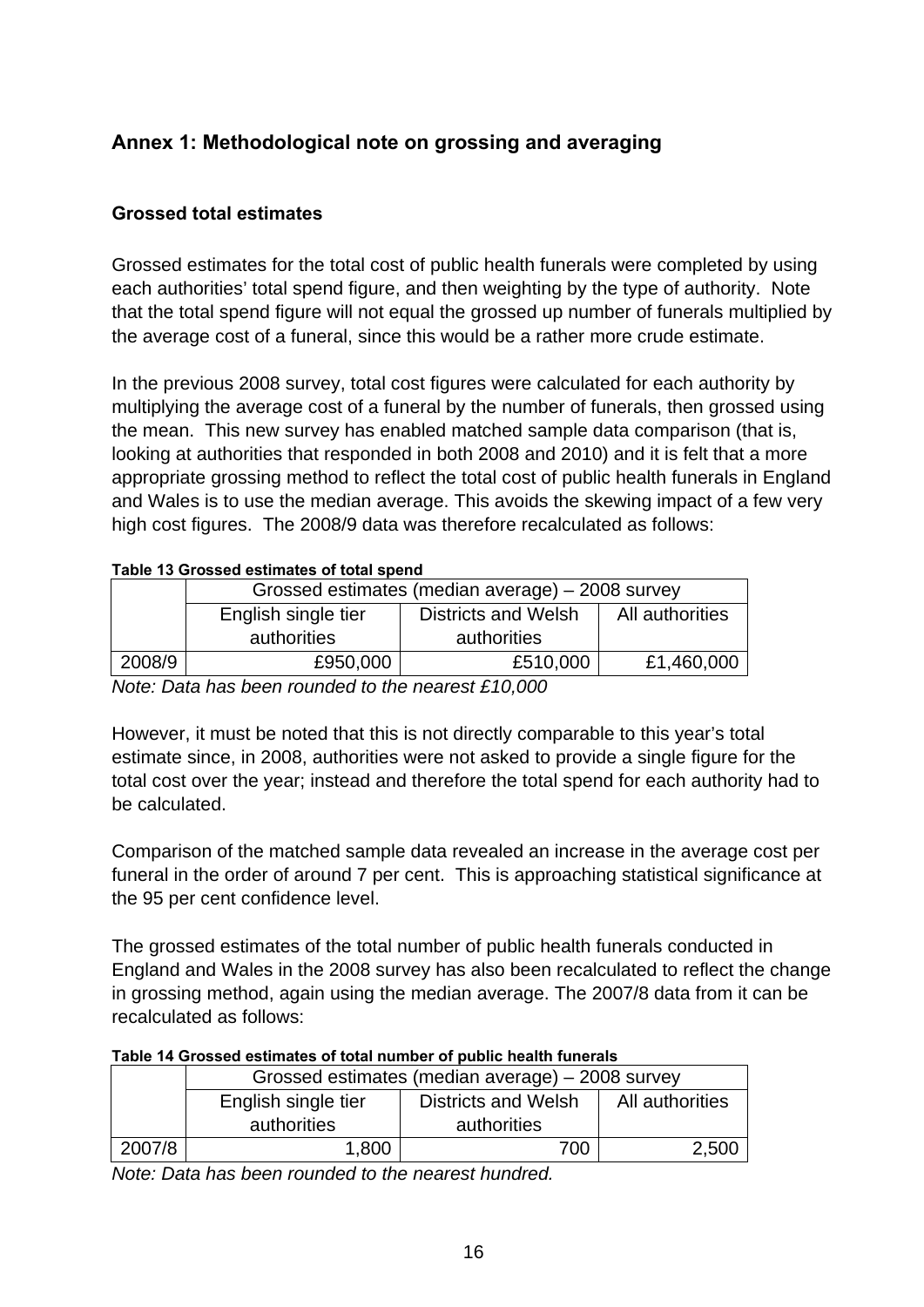Note that estimates from grossing of sample data necessarily have a level of error. The 2008 survey had a smaller sample size. It was therefore decided it was more accurate to take the 2007/8 estimate of the total number of public health funerals from the current survey; and therefore it is the 2010 data which is used in the report.

#### <span id="page-17-0"></span>**Average cost for a public health funeral**

The 2010 survey asked respondents for both the total spend on public health funerals and the average cost of a public health funeral. The total spend figure and a calculated average (produced by taking the total spend of each authority and dividing by the number of funerals they reported) were used in the main report, as an inspection of the data suggested that the 'average cost per public health funeral' figure given by respondents was a less robust estimate of cost. The method used allows for consistency across authorities in how the average cost per funeral is calculated.